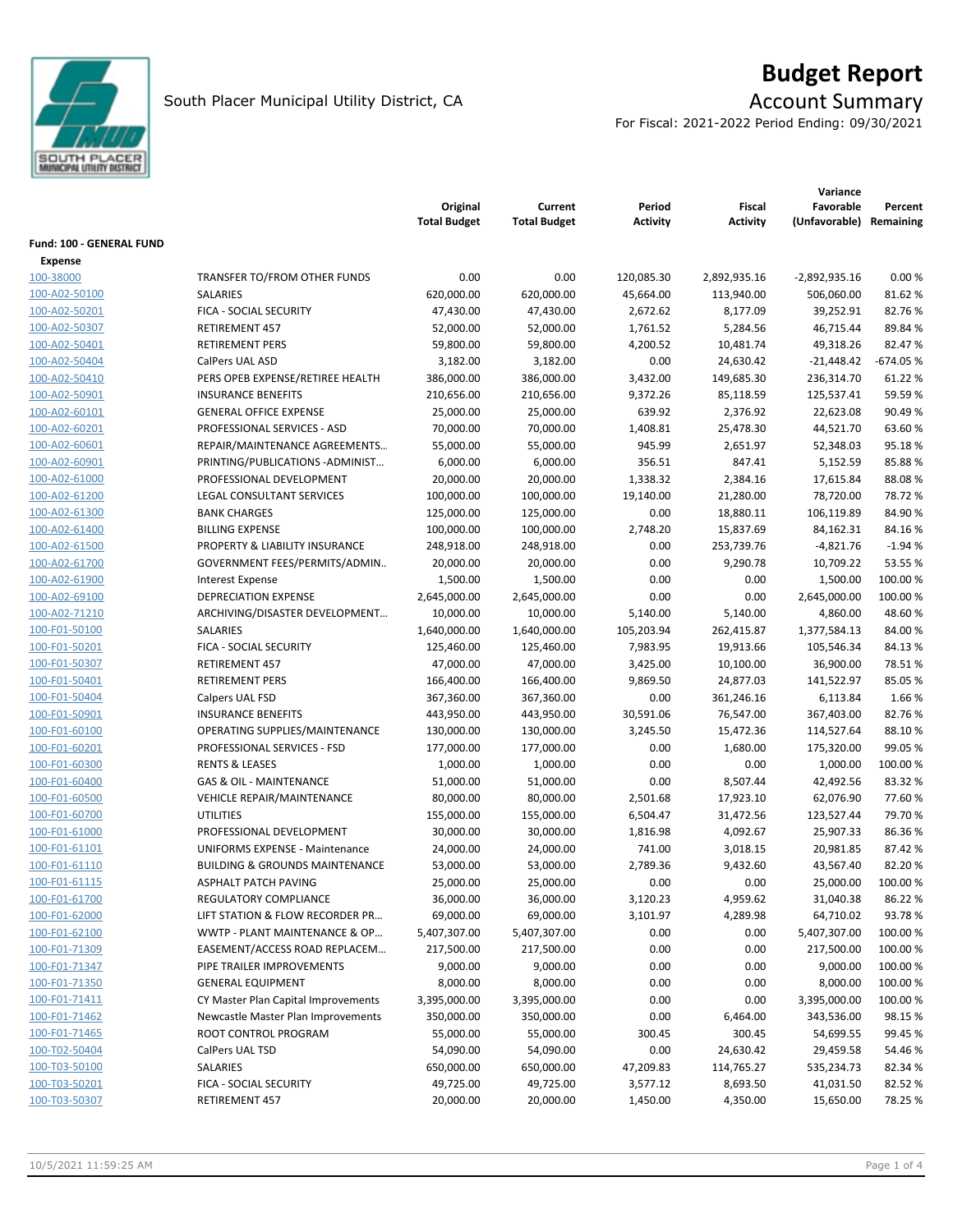### **Budget Report For Fiscal: 2021-2022 Period Ending: 09/30/2021**

|                                                  |                                                         | Original<br><b>Total Budget</b> | Current<br><b>Total Budget</b> | Period<br><b>Activity</b> | <b>Fiscal</b><br><b>Activity</b> | Variance<br>Favorable<br>(Unfavorable) | Percent<br>Remaining |
|--------------------------------------------------|---------------------------------------------------------|---------------------------------|--------------------------------|---------------------------|----------------------------------|----------------------------------------|----------------------|
| 100-T03-50401                                    | RETIREMENT PERS                                         | 65,000.00                       | 65,000.00                      | 4,550.60                  | 11,029.82                        | 53,970.18                              | 83.03%               |
| 100-T03-50901                                    | <b>INSURANCE BENEFITS</b>                               | 123,500.00                      | 123,500.00                     | 8,835.56                  | 19,335.14                        | 104,164.86                             | 84.34%               |
| 100-T03-60202                                    | PROFESSIONAL SERVICES - TSD                             | 294,000.00                      | 294,000.00                     | 1,756.00                  | 21,003.75                        | 272,996.25                             | 92.86%               |
| 100-T03-60800                                    | FOG - PERMIT COMPLIANCE                                 | 12,400.00                       | 12,400.00                      | 265.78                    | 265.78                           | 12,134.22                              | 97.86%               |
| 100-T03-60900                                    | PRINTING/PUBLICATIONS - TECH SERV                       | 3,000.00                        | 3,000.00                       | 102.61                    | 199.14                           | 2,800.86                               | 93.36%               |
| 100-T03-61000                                    | PROFESSIONAL DEVELOPMENT - TECH                         | 18,120.00                       | 18,120.00                      | 0.00                      | 740.49                           | 17,379.51                              | 95.91%               |
| 100-T03-61101                                    | UNIFORMS EXPENSE - TECH SERVICES                        | 3,650.00                        | 3,650.00                       | 144.64                    | 544.55                           | 3,105.45                               | 85.08%               |
| 100-T03-61804                                    | OPERATING SUPPLIES/MAINTENANCE                          | 7,250.00                        | 7,250.00                       | 0.00                      | 299.56                           | 6,950.44                               | 95.87%               |
| 100-T03-62300                                    | REPAIR/MAINTENANCE AGREEMENTS                           | 94,000.00                       | 94,000.00                      | 444.99                    | 23,512.88                        | 70,487.12                              | 74.99%               |
| 100-T03-71400                                    | SOFTWARE/DATA ACQUISITION                               | 40,000.00                       | 40,000.00                      | 0.00                      | 995.00                           | 39,005.00                              | 97.51%               |
| 100-T03-71405                                    | <b>SYSTEM IMPROVEMENTS</b>                              | 205,000.00                      | 205,000.00                     | 0.00                      | 0.00                             | 205,000.00                             | 100.00 %             |
| 100-T03-71408                                    | PARTICIPATION IN REGIONAL PROJEC                        | 30,000.00                       | 30,000.00                      | 0.00                      | 0.00                             | 30,000.00                              | 100.00%              |
| 100-T03-71410                                    | <b>EASEMENT INSPECTION EQUIPMENT</b>                    | 11,700.00                       | 11,700.00                      | 0.00                      | 0.00                             | 11,700.00                              | 100.00%              |
| 100-T03-71425                                    | <b>COMPUTERS/OFFICE FURNITURE</b>                       | 43,650.00                       | 43,650.00                      | 0.00                      | 24,165.77                        | 19,484.23                              | 44.64%               |
| 100-T03-71500                                    | RWWTP REHAB & REPLACEMENT                               | 2,366,393.00                    | 2,366,393.00                   | 0.00                      | 0.00                             | 2,366,393.00                           | 100.00%              |
|                                                  | <b>Expense Total:</b>                                   | 21,959,941.00                   | 21,959,941.00                  | 468,438.19                | 4,765,403.68                     | 17,194,537.32                          | 78.30%               |
|                                                  | Fund: 100 - GENERAL FUND Total:                         | 21,959,941.00                   | 21,959,941.00                  | 468,438.19                | 4,765,403.68                     | 17,194,537.32                          | 78.30%               |
| Fund: 300 - CIP & EXPANSION                      |                                                         |                                 |                                |                           |                                  |                                        |                      |
| <b>Expense</b>                                   |                                                         |                                 |                                |                           |                                  |                                        |                      |
| 300-38000                                        | TRANSFER TO/FROM OTHER FUNDS                            | 0.00                            | 0.00                           | $-120,085.30$             | $-1,169,029.11$                  | 1,169,029.11                           | 0.00%                |
| 300-T03-71410                                    | FOOTHILL TRUNK PROJECT - CONSTR                         | 200,000.00                      | 200,000.00                     | 6,543.77                  | 119,041.84                       | 80,958.16                              | 40.48%               |
| 300-T03-71423                                    | <b>Trunk Extension Reimbursement</b>                    | 400,000.00                      | 400,000.00                     | 0.00                      | 0.00                             | 400,000.00                             | 100.00 %             |
|                                                  | <b>Expense Total:</b>                                   | 600,000.00                      | 600,000.00                     | $-113,541.53$             | $-1,049,987.27$                  | 1,649,987.27                           | 275.00%              |
|                                                  | Fund: 300 - CIP & EXPANSION Total:                      | 600,000.00                      | 600,000.00                     | $-113,541.53$             | $-1,049,987.27$                  | 1,649,987.27                           | 275.00%              |
| Fund: 400 - CAPITAL REPLACEMENT & REHABILITATION |                                                         |                                 |                                |                           |                                  |                                        |                      |
| <b>Expense</b>                                   |                                                         |                                 |                                |                           |                                  |                                        |                      |
| 400-38000                                        | TRANSFER TO/FROM OTHER FUNDS                            | 0.00                            | 0.00                           | 0.00                      | $-1,723,906.05$                  | 1,723,906.05                           | 0.00%                |
| 400-A02-71431                                    | HQ HVAC REPAIR/REPLACEMENT                              | 15,000.00                       | 15,000.00                      | 0.00                      | 0.00                             | 15,000.00                              | 100.00%              |
| 400-F01-71203                                    | <b>EMERGENCY BYPASS EQUIPMENT</b>                       | 50,000.00                       | 50,000.00                      | 0.00                      | 58,199.27                        | $-8,199.27$                            | $-16.40%$            |
| 400-F01-71302                                    | <b>VEHICLE PURCHASES</b>                                | 220,000.00                      | 220,000.00                     | 0.00                      | 0.00                             | 220,000.00                             | 100.00 %             |
| 400-F01-71309                                    | EASEMENT/ACCESS ROAD REPLACEM                           | 215,000.00                      | 215,000.00                     | 0.00                      | 0.00                             | 215,000.00                             | 100.00 %             |
| 400-F01-71475                                    | SCADA SOFTWARE DESIGN & IMPLE                           | 3,275,000.00                    | 3,275,000.00                   | 0.00                      | 0.00                             | 3,275,000.00                           | 100.00 %             |
| 400-F01-71490                                    | TAYLOR RD LS REPLACEMENT                                | 110,000.00                      | 110,000.00                     | 0.00                      | 0.00                             | 110,000.00                             | 100.00%              |
| 400-F01-71670                                    | PIPE TRAILER REPLACEMENT                                | 10,000.00                       | 10,000.00                      | 0.00                      | 0.00                             | 10,000.00                              | 100.00%              |
| 400-F01-71710                                    | <b>GENERAL EQUIPMENT REPLACEMENT</b>                    | 18,000.00                       | 18,000.00                      | 0.00                      | 163.78                           | 17,836.22                              | 99.09%               |
| 400-T03-71210                                    | Cured in place Pipe                                     | 650,000.00                      | 650,000.00                     | 0.00                      | 0.00                             | 650,000.00                             | 100.00 %             |
| 400-T03-71215                                    | Foothill Trunk Project - Construction                   | 100,000.00                      | 100,000.00                     | 0.00                      | 65,543.00                        | 34,457.00                              | 34.46%               |
| 400-T03-71419                                    | LOS FLORES MAINLINE REPLACEMENT                         | 1,000,000.00                    | 1,000,000.00                   | 0.00                      | 0.00                             | 1,000,000.00                           | 100.00%              |
| 400-T03-71510                                    | PARTICIPATION IN REGIONAL PROJEC                        | 430,000.00                      | 430,000.00                     | 0.00                      | 0.00                             | 430,000.00                             | 100.00%              |
| 400-T03-71675                                    | CY Fence Replacement                                    | 110,000.00                      | 110,000.00                     | 0.00                      | 0.00                             | 110,000.00                             | 100.00 %             |
|                                                  | <b>Expense Total:</b>                                   | 6,203,000.00                    | 6,203,000.00                   | 0.00                      | $-1,600,000.00$                  | 7,803,000.00                           | 125.79%              |
|                                                  | Fund: 400 - CAPITAL REPLACEMENT & REHABILITATION Total: | 6,203,000.00                    | 6,203,000.00                   | 0.00                      | $-1,600,000.00$                  | 7,803,000.00                           | 125.79%              |
|                                                  | <b>Report Total:</b>                                    | 28,762,941.00                   | 28,762,941.00                  | 354,896.66                | 2,115,416.41                     | 26,647,524.59                          | 92.65%               |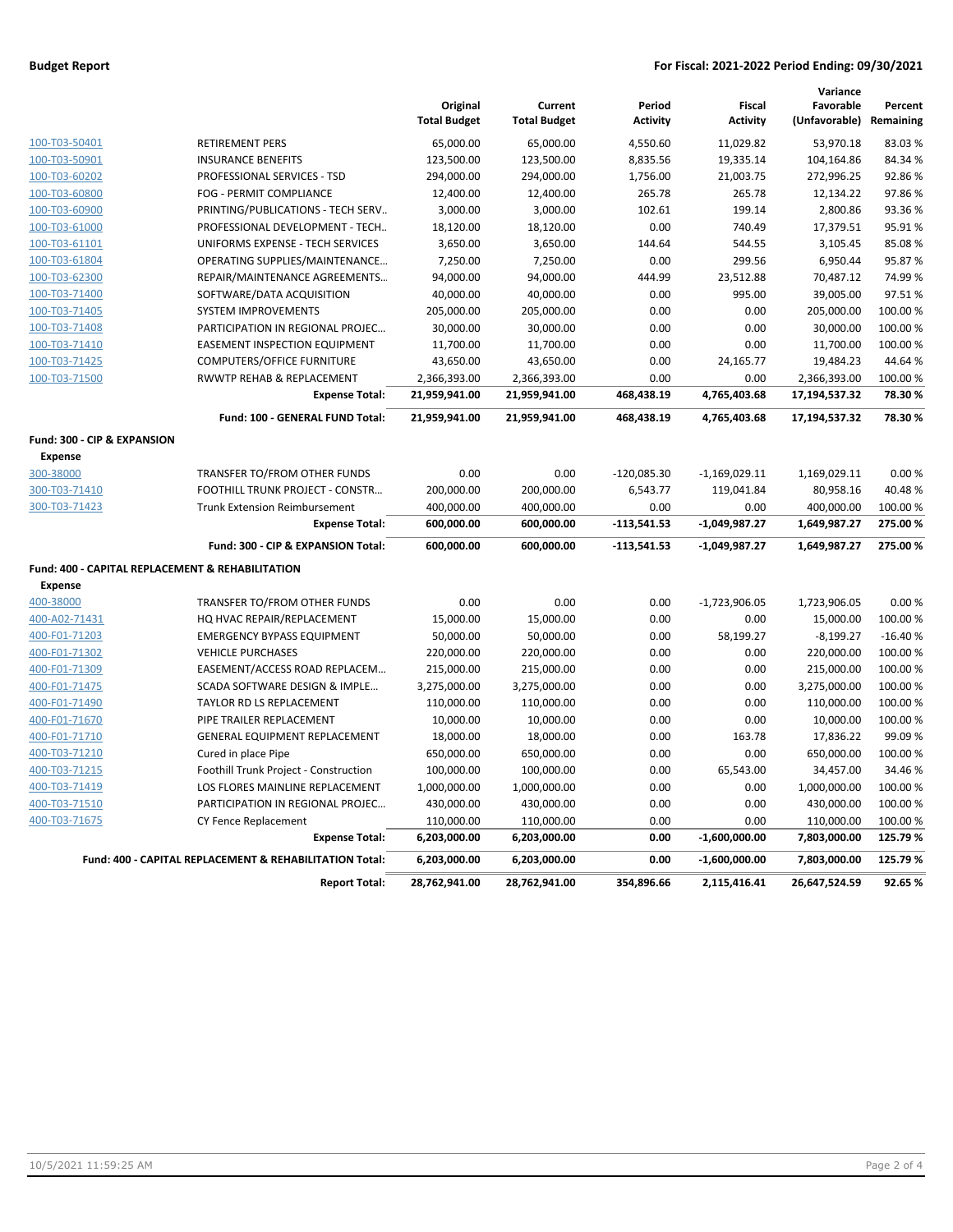## **Group Summary**

|                                                                    |                     |                     |                 |                 | Variance      |           |
|--------------------------------------------------------------------|---------------------|---------------------|-----------------|-----------------|---------------|-----------|
|                                                                    | Original            | Current             | Period          | Fiscal          | Favorable     | Percent   |
| <b>Account Typ</b>                                                 | <b>Total Budget</b> | <b>Total Budget</b> | <b>Activity</b> | <b>Activity</b> | (Unfavorable) | Remaining |
| <b>Fund: 100 - GENERAL FUND</b>                                    |                     |                     |                 |                 |               |           |
| Expense                                                            | 21,959,941.00       | 21,959,941.00       | 468,438.19      | 4.765.403.68    | 17.194.537.32 | 78.30 %   |
| Fund: 100 - GENERAL FUND Total:                                    | 21,959,941.00       | 21,959,941.00       | 468,438.19      | 4,765,403.68    | 17,194,537.32 | 78.30%    |
| Fund: 300 - CIP & EXPANSION                                        |                     |                     |                 |                 |               |           |
| Expense                                                            | 600,000.00          | 600,000.00          | $-113,541.53$   | $-1,049,987.27$ | 1,649,987.27  | 275.00 %  |
| Fund: 300 - CIP & EXPANSION Total:                                 | 600,000.00          | 600.000.00          | $-113,541.53$   | $-1,049,987.27$ | 1,649,987.27  | 275.00 %  |
| <b>Fund: 400 - CAPITAL REPLACEMENT &amp; REHABILITATION</b>        |                     |                     |                 |                 |               |           |
| Expense                                                            | 6,203,000.00        | 6,203,000.00        | 0.00            | $-1,600,000.00$ | 7,803,000.00  | 125.79%   |
| <b>Fund: 400 - CAPITAL REPLACEMENT &amp; REHABILITATION Total:</b> | 6,203,000.00        | 6,203,000.00        | 0.00            | $-1,600,000.00$ | 7,803,000.00  | 125.79%   |
| <b>Report Total:</b>                                               | 28,762,941.00       | 28,762,941.00       | 354.896.66      | 2,115,416.41    | 26,647,524.59 | 92.65 %   |
|                                                                    |                     |                     |                 |                 |               |           |